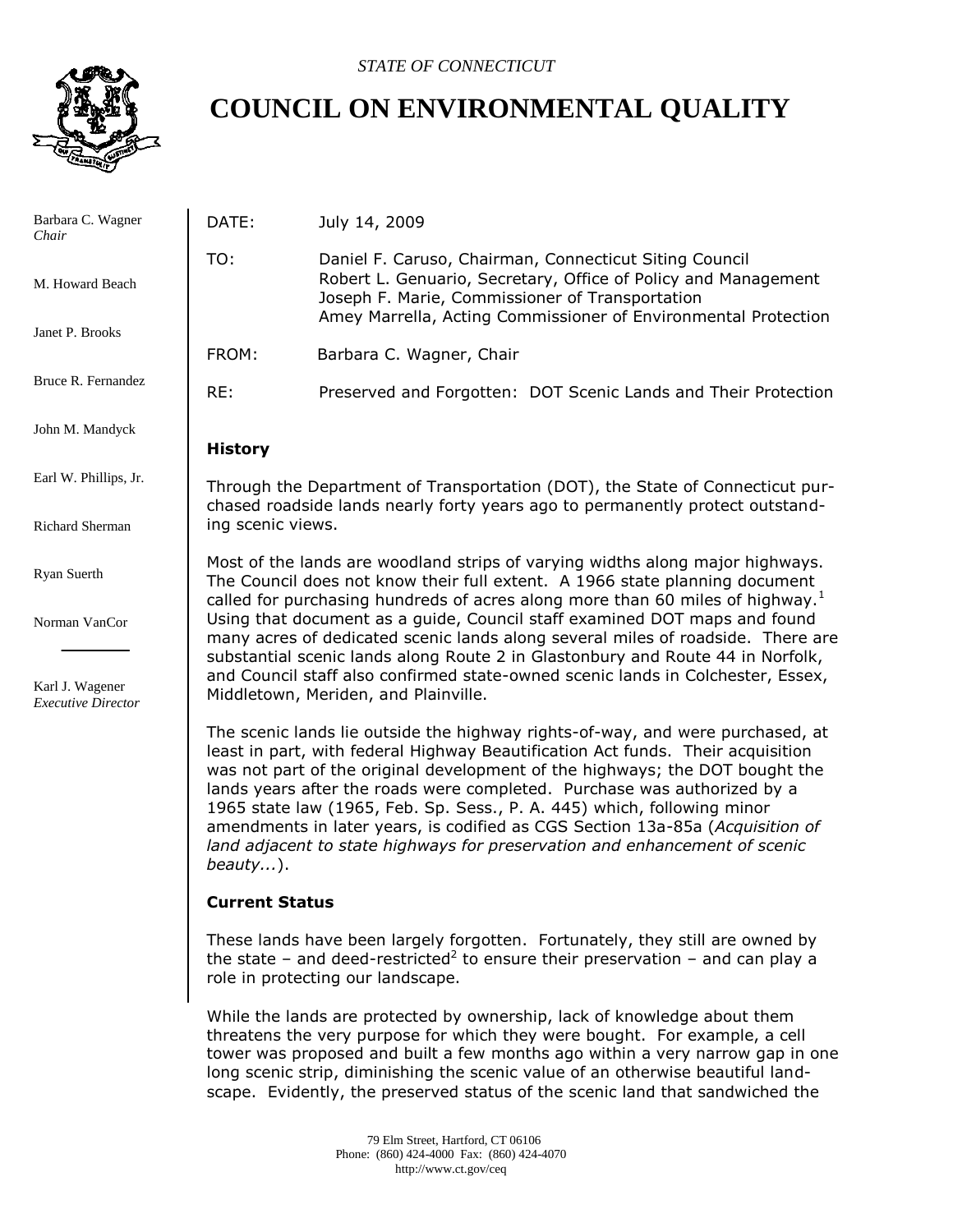tower site was unknown to the Connecticut Siting Council, the DOT, the municipality and the local citizens. The land was known to be scenic, but not known to have been preserved.

By taking a few low-cost and no-cost steps, state agencies can bring these taxpayer-purchased lands back to the fore of planning and permitting programs, to the benefit of residents and tourists.

### **Recommendations**

**1. The Department of Transportation** should identify all preserved scenic lands on a map. Ideally the data would be put in a digital GIS format that all state and municipal agencies could use efficiently. The Department should use the map when evaluating permit applications for:

- $\bullet$ utility placement near highways
- encroachment permits
- outdoor advertising permits  $\bullet$
- tree-clearing on state rights-of-way pursuant to CGS 13a-140  $\bullet$
- cell tower and other telecommunications facilities. The Department of  $\bullet$ Transportation is one of the agencies that receive copies of Siting Council applications for review and comment.

To minimize any financial burden to the Department, it could require applicants to indicate the presence of scenic lands within a specified distance of the proposed activity.

**2. The Department of Transportation** should evaluate proposed improvements on sections of road with preserved scenic lands with the same procedures used to evaluate proposed improvements along Scenic Roads designated pursuant to CGS 13b-31c. While most of the highway sections bordered by preserved scenic lands are too wide or too short to qualify for official designation under the Scenic Road program, the Department should treat them in a manner similar to designated Scenic Roads, and should refer proposed improvements to the Scenic Road Advisory Committee for review and advice.

#### **3. The Connecticut Siting Council** should:

- $\bullet$ require applicants to note prominently the existence of preserved scenic lands, if any, within a two-mile radius of a proposed facility. (The recommended radius of two miles was selected in order to be consistent with the standard viewshed analysis currently included in most applications.) Siting Council staff should have direct access to the DOT maps to check submissions.
- consider the effect of proposed facilities on nearby preserved scenic lands and the benefits those lands provide. When an application notes